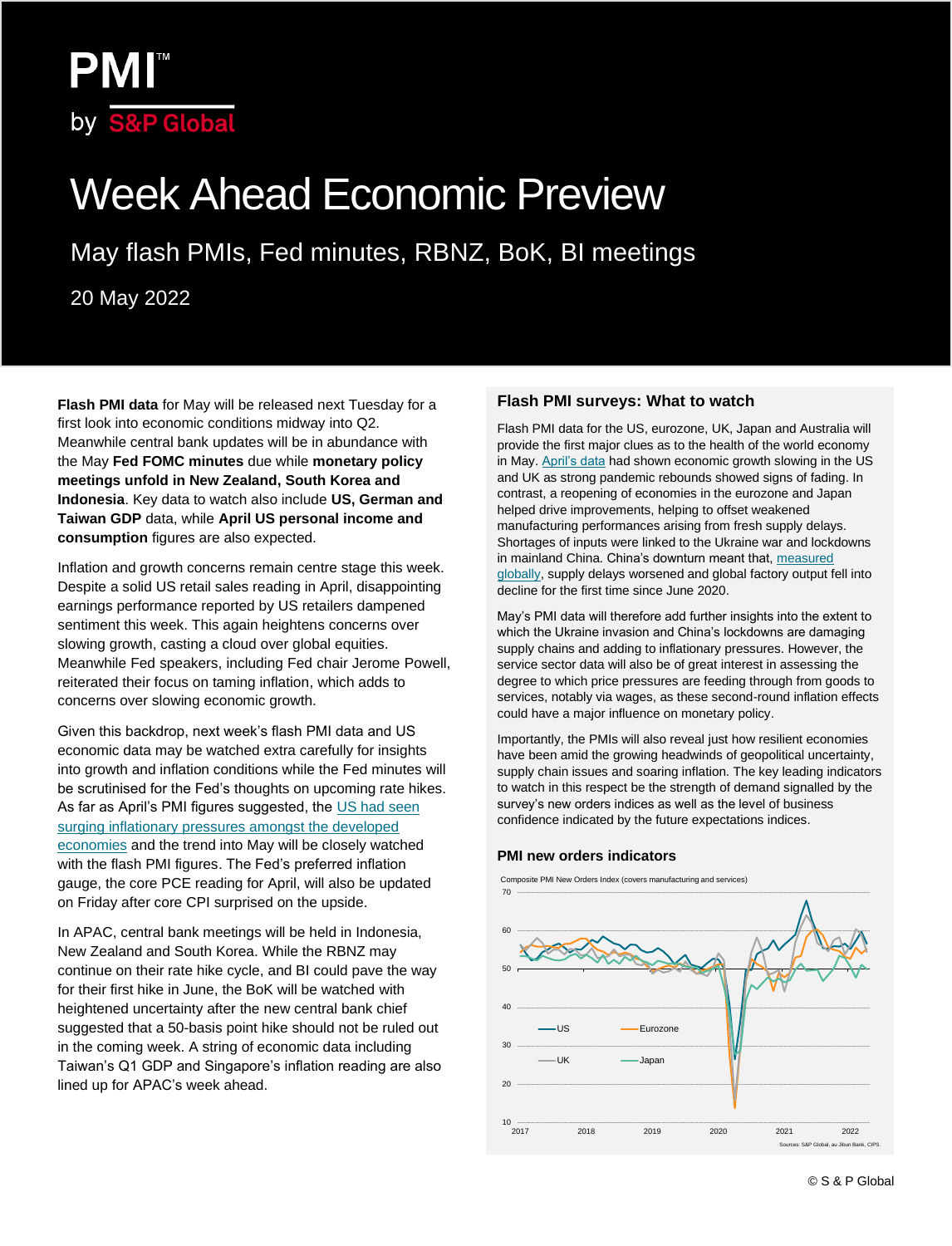## **Key diary events**

#### **Monday 23 May**

*Canada Market Holiday* Thailand Customs-Based Trade Data (Apr) Thailand Manufacturing Production (Apr) Singapore Consumer Price Index (Apr) Germany Ifo Business Climate (May) Taiwan Industrial Output (Apr) Taiwan Jobless Rate (Apr) United Kingdom CBI Trends (May)

#### **Tuesday 24 May**

*Indonesia, Switzerland, Norway Market Holiday* Australia S&P Global Flash PMI, Manufacturing & Services\* Japan au Jibun Bank Flash Manufacturing PMI\* UK S&P Global/CIPS Flash PMI, Manufacturing & Services\* Germany S&P Global Flash PMI, Manufacturing & Services\* France S&P Global Flash PMI, Manufacturing & Services\* Eurozone S&P Global Flash PMI, Manufacturing & Services\* US S&P Global Flash PMI, Manufacturing & Services\* Indonesia 7-Day Reverse Repo (May)

#### **Wednesday 25 May**

New Zealand Cash Rate (25 May) Germany GDP (Q1) Germany GfK Consumer Sentiment (Jun) Norway Labour Force Survey (Mar) United Kingdom CBI Distributive Trades (May) United States Durable Goods (Apr) United States Fed FOMC Minutes (May)

#### **Thursday 26 May**

South Korea Bank of Korea Base Rate (May) Australia Capital Expenditure (Q1) Singapore Manufacturing Output (Apr) United States GDP 2nd Estimate (Q1) United States Initial Jobless Claims Canada Retail Sales (Mar) United States Pending Sales Change (Apr)

#### **Friday 27 May**

Japan CPI, Overall Tokyo (May) Australia Retail Sales (Apr, final) Taiwan GDP (Q1, revised) Eurozone M3 Annual Growth (Apr) United States Personal Income and Consumption (Apr) United States Core PCE Price Index (Apr) United States UoM Sentiment Final (May)

\* Press releases of indices produced by S&P Global and relevant sponsors can be found **[here](https://www.markiteconomics.com/Public/Release/PressReleases)**.

## **What to watch**

#### **Flash manufacturing and services PMIs for May**

The global economy continued to expand for the twentysecond straight month in April bu[t the rate of growth slowed](https://ihsmarkit.com/research-analysis/monthly-pmi-bulletin-may-2022.html) [amid a steep downturn in mainland China.](https://ihsmarkit.com/research-analysis/monthly-pmi-bulletin-may-2022.html) While services activity sustained its expansion, the manufacturing sector recorded the first output contraction since June 2020. This was amid worsening supply chain conditions, aggravated by the lockdowns in China and the Ukraine war. As a result, inflationary pressures intensified, fuelling further expectations for policy tightening by central banks.

As such, the focus in the coming week will be on the growth, supply and inflation, studying the flash PMIs released for major developed economies including the US, UK, eurozone, Japan and Australia.

Refer to our **PMI** release calendar for the full schedule of monthly releases.

#### **North America: Fed minutes, US Q1 GDP, April core PCE, personal income and consumption data**

The May Fed FOMC meeting minutes will be released in the coming week following a gathering which saw a 0.5% hike by the Fed. Subsequent comments from Fed speakers including FOMC chair Powell retained the inflation focus, highlighting the need to tackle rising prices even if that meant growth slowing. With further 50 basis point rate hikes not off the table, the minutes will be scrutinised for the Fed's plans going forward. PCE data will likewise be under scrutiny for indicators of consumer spending and inflation.

#### **Europe: Germany Q1 GDP, Ifo business climate index**

Besides the flash PMI data, detailed Q1 GDP data from Germany and the Ifo business climate figures will be released next week, as well as consumer confidence data.

#### **Asia-Pacific: BI, RBNZ, BoK meetings, Taiwan GDP, Singapore CPI**

Central bank meetings in Indonesia, New Zealand and South Korea will unfold in the coming week with the Reserve Bank of New Zealand (RBNZ) expected to raise rates according to our forecasts. A further rate increase since a change of Bank of Korea (BoK) chief is also not ruled out for the May meeting while Bank Indonesia (BI) may pave the way for their rate increase in June.

## **Special reports:**

**Global PMI: What to Watch in the Flash PMIs for May** | Chris Williamson | **[page 4](#page-3-0)**

**Malaysian Economy Continues to Rebound in Early 2022** | Rajiv Biswas | **[page 7](#page-6-0)**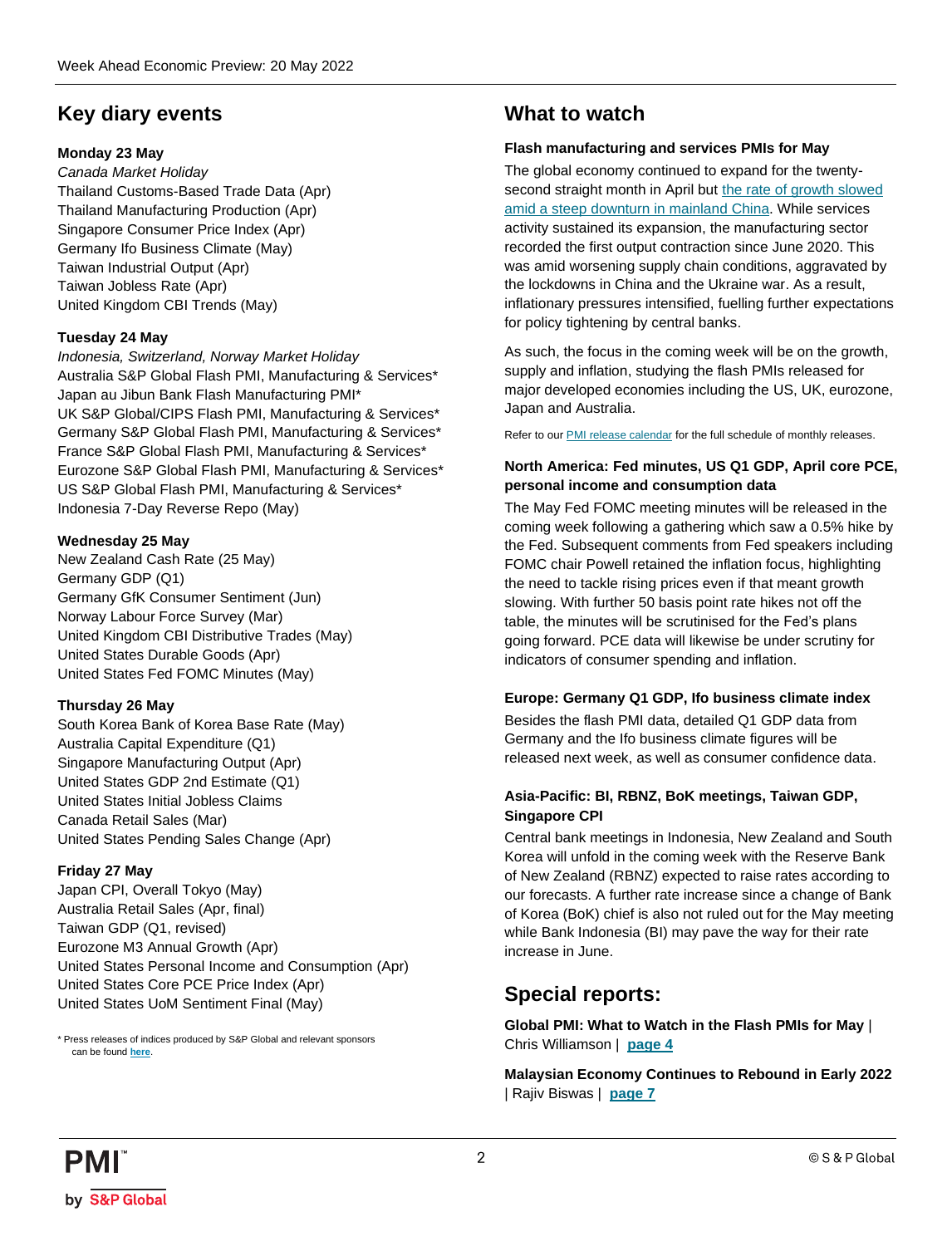## **Recent PMI and economic analysis from S&P Global**

| Global             | Understanding PMI new export orders index: Tracking<br>worldwide trade flows and changing demand, by country and<br>sector                  | 19-May    | Chris Williamson                |
|--------------------|---------------------------------------------------------------------------------------------------------------------------------------------|-----------|---------------------------------|
|                    | Global commodity price and supply indicators signal<br>semiconductor shortage showing signs of peaking                                      | 17-May    | Jingyi Pan                      |
|                    | Global PMI - special Russia-Ukraine war report                                                                                              | 9-May     | Chris Williamson,<br>et al.     |
|                    | Monthly PMI Bulletin: May 2022                                                                                                              | 9-May     | Chris Williamson,<br>Jingyi Pan |
|                    | Economic downturn spreads as more sectors report falling<br>output and record price rises                                                   | 6-May     | Chris Williamson                |
|                    | Global PMI surveys show further acceleration of inflation<br>amid supply shocks in April, but demand shows signs of<br>waning               | 6-May     | Chris Williamson                |
|                    | China and Russia drag global growth to 22-month low, push<br>price inflation to record high                                                 | 6-May     | Chris Williamson                |
|                    | Worldwide factory output falls for first time since June 2020<br>as supply conditions worsen                                                | 3-May     | Chris Williamson                |
| <b>Europe</b>      | UK economic growth slows in April as outlook darkens and<br>inflation pressures mount                                                       | 22-Apr    | Chris Williamson                |
| Asia-Pacific       | Easing COVID-19 disruptions boost private sector output in<br>Japan and Australia but business confidence declines on<br>inflation concerns | 22-Apr    | Jingyi Pan                      |
| <b>Commodities</b> | Weekly Pricing Pulse: Commodity prices continue to retreat                                                                                  | $12$ -May | <b>Michael Dall</b>             |

## **S&P Global Economics & Country Risk highlights**

#### **Regime shift: Is higher inflation here to stay?**



What was initially expected to be a transitory period of moderately higher consumer price inflation across the globe has morphed into a phase of persistent, exceptionally high inflation rates, captured in the evolution of annual forecasts for 2022. Upward pressures stemming initially from a range of primarily coronavirus disease 2019 (COVID-19)-related effects are now being aggravated by various spillover effects following Russia's invasion of Ukraine. Focusing on Europe, we assess various arguments for and against such a shift. **[Click here to read our research and analysis](https://ihsmarkit.com/research-analysis/regime-shift-is-higher-inflation-here-to-stay.html)**

#### **Lockdowns and labor issues – the next wave of PMI insights**



Local COVID-related lockdowns in mainland China, the war in Ukraine, labor shortages, and supply chain disruptions continue to negatively impact the global economy – especially in China and surrounding geographies. Our PMI surveys are showing some of the steepest reductions in overall Chinese business activity and new orders since the initial wave of the pandemic in 2020. Digging deeper into the underlying numbers, our PMI team discusses what this all means for manufacturing health, labor markets, and local policy. **[Click here to listen to this podcast by S&P Global Market Intelligence](https://soundcloud.com/user-181651373/lockdowns-and-labor-issues-the-next-wave-of-pmi-insights)**

## **For further information:**

For more information on our products, including economic forecasting and industry research, please visit the Solutions section of **[www.ihsmarkit.com](http://www.ihsmarkit.com/)**. For more information on our PMI business surveys, please visit **[www.ihsmarkit.com/products/PMI](http://www.ihsmarkit.com/products/PMI)**

The intellectual property rights to the data provided herein are owned by or licensed to S&P Global and/or its affiliates. Any unauthorised use, including but not limited to copying, distributing, **transmitting or otherwise of any data appearing is not permitted without S&P Global's prior consent. S&P Global shall not have any liability, duty or obligation for or relating to the content or**  information ("data") contained herein, any errors, inaccuracies, omissions or delays in the data, or for any actions taken in reliance thereon. In no event shall S&P Global be liable for any special, incidental, or consequential damages, arising out of the use of the data. Purchasing Managers' Index™ and PMI™ are either registered trade marks of Markit Economics Limited or licensed to Markit **Economics Limited and/or its affiliates.**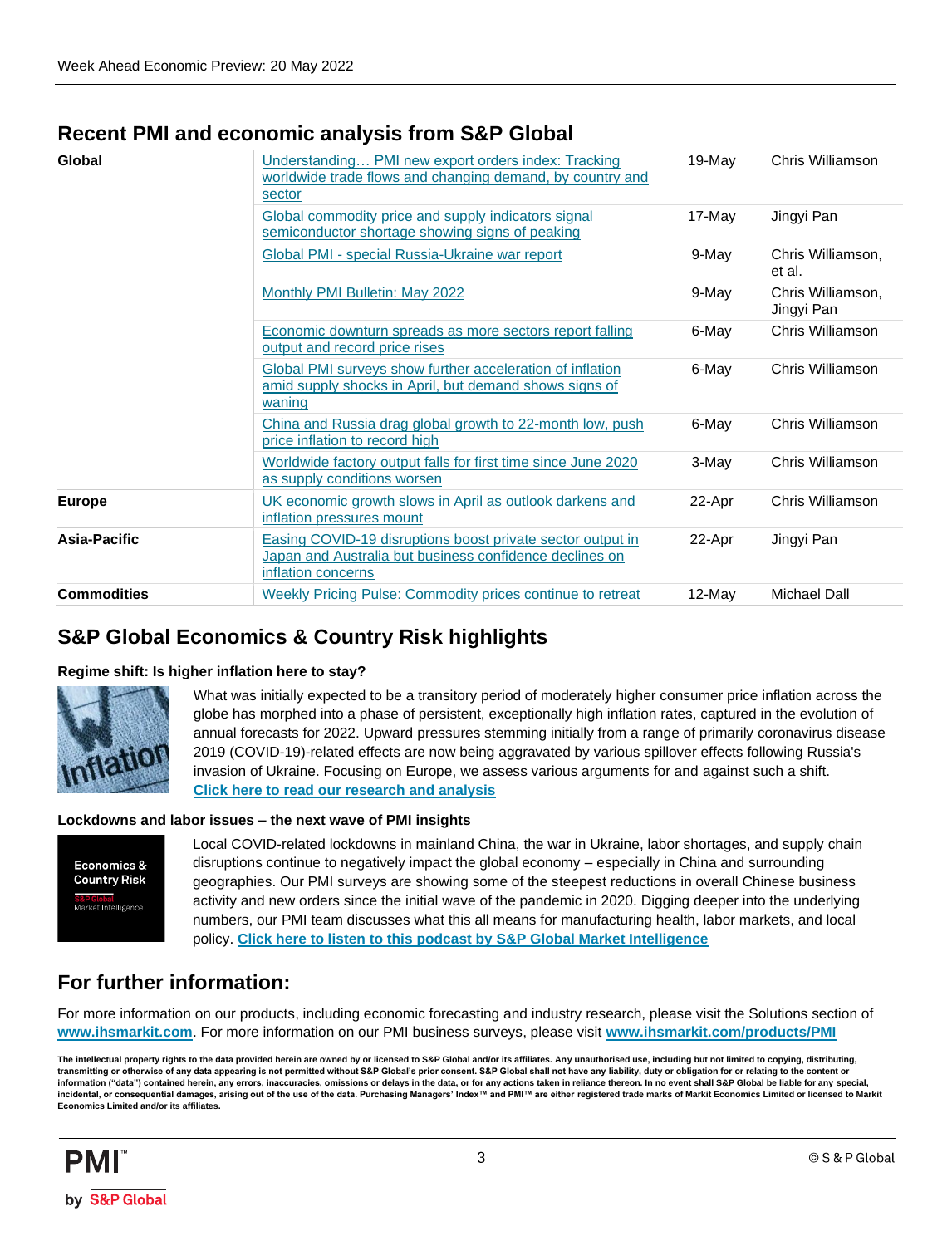#### <span id="page-3-0"></span>**Special Focus**

## Global PMI: What to Watch in the Flash PMIs for May

## **Inflation pressures and GDP resilience under scrutiny**

*Flash PMI data for the US, eurozone, UK, Japan and Australia will provide the first major clues as to the health of the world economy mid-way through the second quarter. April's data had shown economic growth slowing in the US and UK as strong pandemic rebounds showed signs of fading. In contrast, a reopening of economies in the eurozone and Japan helped drive improvements, assisting in offsetting weakened manufacturing performances arising from fresh supply delays.* 

*May's PMI data will therefore provide further insights into the extent to which the Ukraine invasion and China's lockdowns are damaging supply chains and adding to inflationary pressures. However, the service sector data will also be of great interest in assessing the degree to which price pressures are feeding through from goods to services, notably via wages, as these second-round inflation effects could have a major influence on monetary policy.* 

*Importantly, the PMIs will also reveal just how resilient economies have been amid the growing headwinds of geopolitical uncertainty, supply chain issues and soaring inflation. The key leading indicators to watch in this respect will be the strength of demand signalled by the survey's new orders indices as well as the level of business confidence indicated by the future expectations indices.*

#### **PMI survey output comparisons**

Composite PMI Output/Business Activity Index



## **United States**

May's flash PMIs follow a resilient picture of growth accompanied by elevated inflation pressures from the April surveys. While the overall pace of expansion lost some steam, that was largely linked to a cooling in the service sector after a surge in demand for services in March due to the reopening of the economy. Encouragingly, manufacturing growth remained robust, mirroring a strong picture subsequently sent by official factory production numbers, which showed output up 0.8% in the month. The survey also showed strong hiring, later corroborated by the non-farm payroll data. All of which added to the view that the first quarter 1.4% annualized drop in GDP sent a misleading signal of the economy's underlying health, having been driven by trade and inventory factors rather than domestic demand.

Hence the May output and order book data from the PMIs will be important in assessing whether GDP will rebound in the second quarter, or whether a further GDP downturn could be on the cards, heralding a technical recession.

#### **US PMI output and GDP**



Perhaps of most concern from the April PMI data was a record surge in prices charged for goods and services. While the annual rate of inflation may be peaking due to base effects, any stubborn elevated PMI price index readings will fuel worries over the persistence of elevated inflation and an accompanying aggressive Fed rate hike path, all of which links back to recession jitters that had plagued the US equity market of late.

#### **Continued…**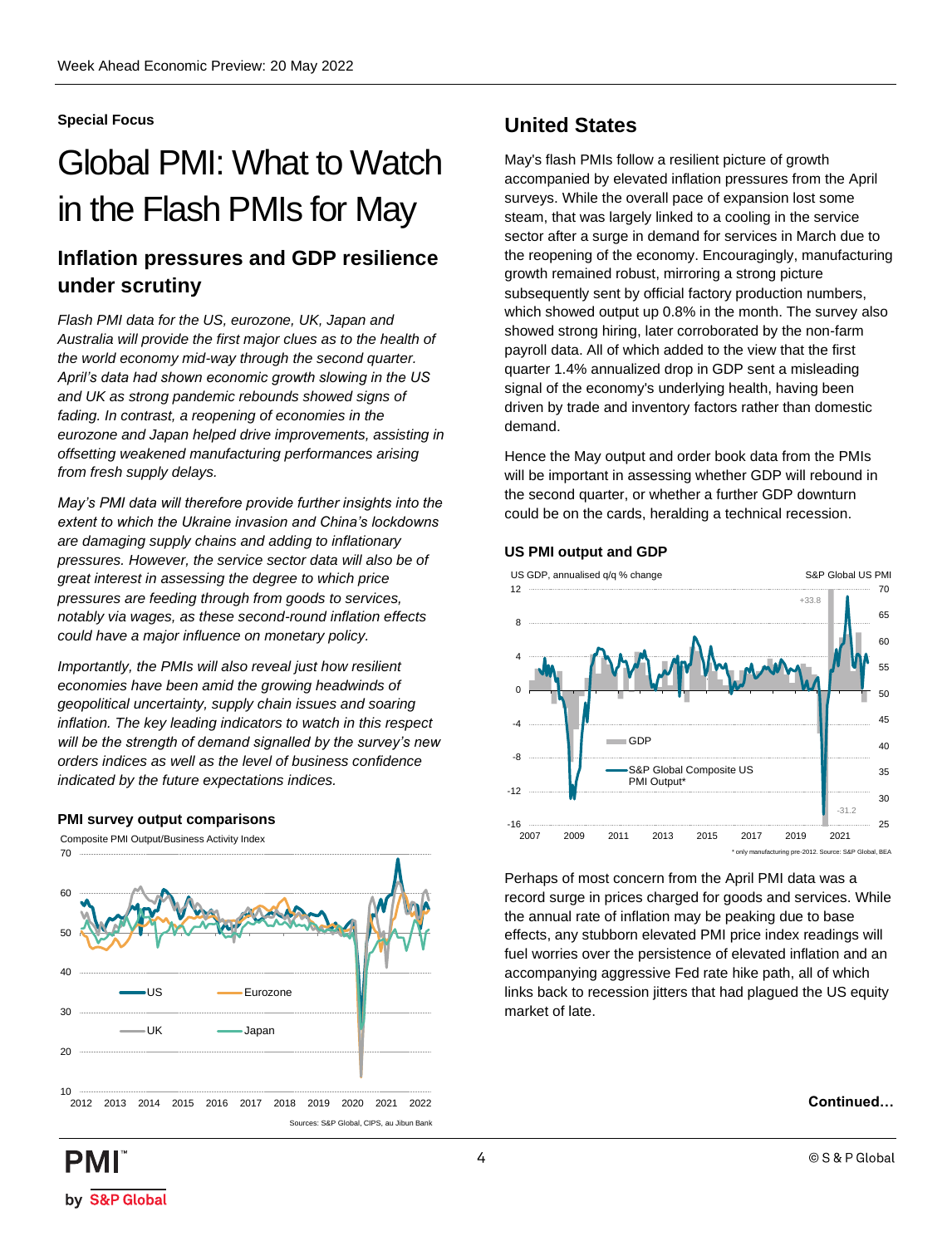#### **US PMI price and inflation**



## **Eurozone**

Growth in the eurozone [surprised on the upside in April.](https://ihsmarkit.com/research-analysis/eurozone-growth-accelerates-as-reviving-services-demand-offsets-near-stalling-of-manufacturing-Apr22.html) Economists had been expecting the PMI to show a marked weakening linked to the war in Ukraine, but instead growth of business activity and new orders accelerated. While weakness was evident in manufacturing, which saw output growth almost stagnate, a strong rebound in service sector activity offset the factory sector's woes, with spending on services rebounding as COVID-19 related restrictions were eased. Two big questions for May will therefore be, first, the extent to which supply disruptions continue to weigh on the manufacturing sector and, second, the sustainability of the rebound in service sector growth, especially given rising inflationary pressures.

#### **Eurozone PMI output and GDP**



On the prices front, eurozone companies reported a record increase in average selling prices for goods and services in April as input cost inflation remained elevated at a nearrecord level. However, the rate of input cost inflation in fact

eased slightly compared to March. If sustained, this easing could hint at a peaking of inflation, but any such easing looks unlikely as Europe remains especially vulnerable to rising energy prices in the wake of Russian sanctions

#### **Eurozone PMI prices and inflation**



Thus, while April's data calmed concerns over a possible GDP decline in the second quarter, the business activity, new orders and future business expectations indices from the eurozone PMI will be eagerly assessed for clues as to the degree to which the economy might be slowing. These will be [crucial pieces of information to assess for the FX](https://ihsmarkit.com/research-analysis/estimating-shortterm-fx-equilibria-using-pmis-Oct21.html?)  [market](https://ihsmarkit.com/research-analysis/estimating-shortterm-fx-equilibria-using-pmis-Oct21.html?) as investors mull the possibility of the euro's glide to parity with the dollar amid concerns over the growth outlook.

At the same time, supply chain and price indices – which correctly signalled the acceleration of CPI inflation to unprecedented heights in recent months – will be key in assessing the inflation outlook, especially in terms of any spill-over from manufacturing to services.

## **United Kingdom**

At 9%, the UK is grappling with the highest CPI inflation rate of the major developed economies, piling further pressure on the Bank of England to hike interest rates. Solid PMI output readings have added to scope for policy tightening. However, whil[e April's PMIs remained relatively buoyant in the UK,](https://ihsmarkit.com/research-analysis/uk-economic-growth-slows-in-april-as-outlook-darkens-and-inflation-pressures-mount-Apr22.html)  [cracks have appeared](https://ihsmarkit.com/research-analysis/uk-economic-growth-slows-in-april-as-outlook-darkens-and-inflation-pressures-mount-Apr22.html) in the form of waning business confidence, falling exports and a stagnation of order book backlogs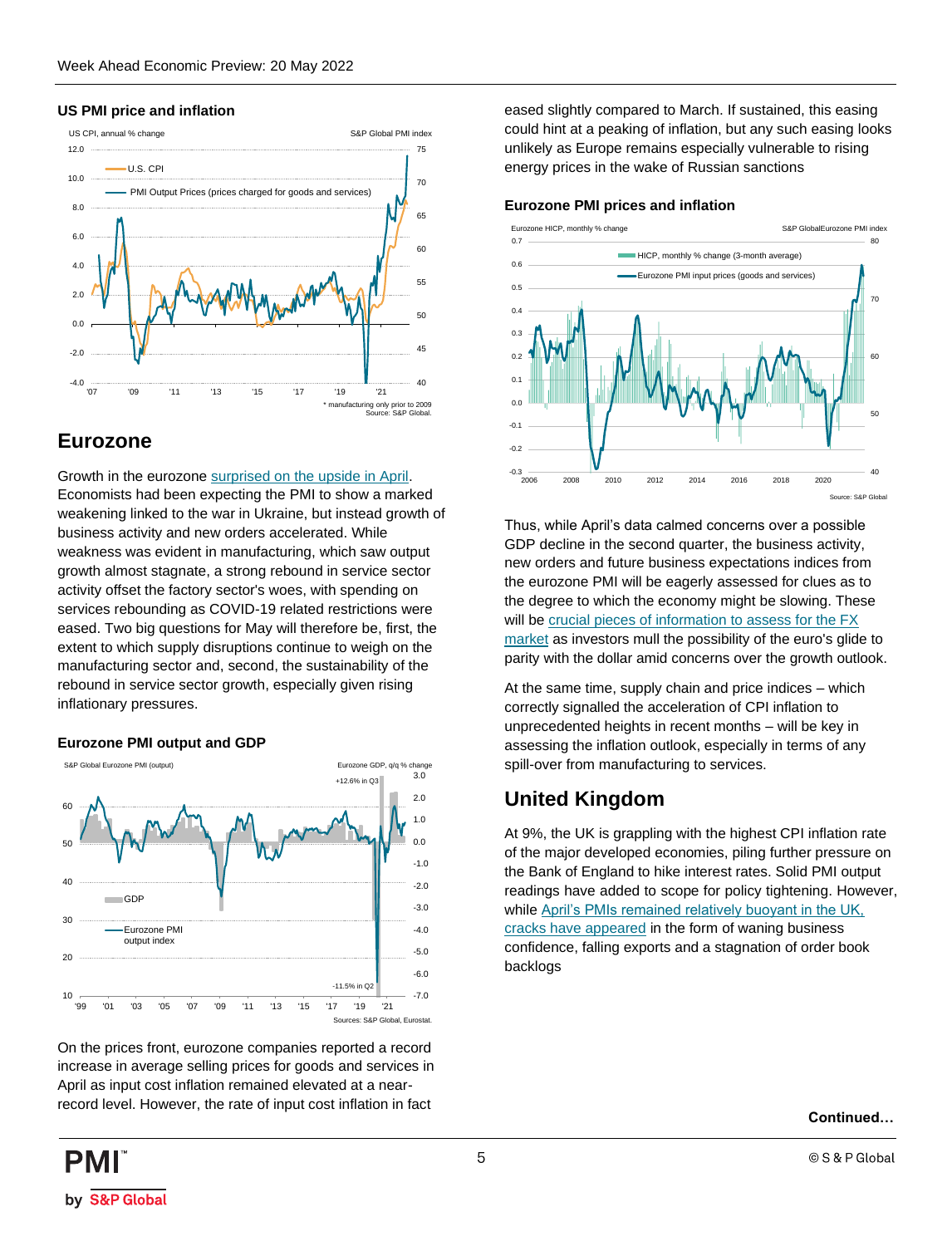#### **UK PMI output and GDP**



#### **UK PMI prices and inflation**



May's UK flash PMI surveys will therefore provide much needed clues as to whether further imminent rate hikes might fuel an economic downturn, or whether the UK has enough pent-up demand and savings to sustain its recovery.

## **Japan**

A lifting of COVID-19 restrictions facilitated a rebound in business activity across Japan in April, albeit with the service sector merely eking out a marginal gain and manufacturing growth weakening slightly. Nevertheless, the survey data hint at the economy returning to growth in the second quarter after GDP slipped 0.2% in the first quarter.

Price pressures meanwhile intensified, linked to shortages emanating from China's lockdowns, plus rising energy and food prices – all factors which the weakened yen exacerbated. Looking to the May data, the weaker yen may help to boost exports, but businesses are growing more concerned about the effect on import prices. Meanwhile, the service sector should hopefully further benefit from the tailwind of the economy reopening from the Omicron wave, so any weakening of the services PMI will be a big disappointment.

#### **Japan PMI and GDP**



#### **Japan PMI prices and inflation**



PMI updates to track the course of supply and demand over the coming months are available to all.

#### **[Sign up to receive updated commentary in your inbox](https://ihsmarkit.com/Info/0220/subscription-pmi-blog.html)  [here.](https://ihsmarkit.com/Info/0220/subscription-pmi-blog.html)**

#### **Chris Williamson**

Chief Business Economist S&P Global Market Intelligence, London

T: +44 779 5555 061 [chris.williamson@spglobal.com](mailto:chris.williamson@spglobal.com)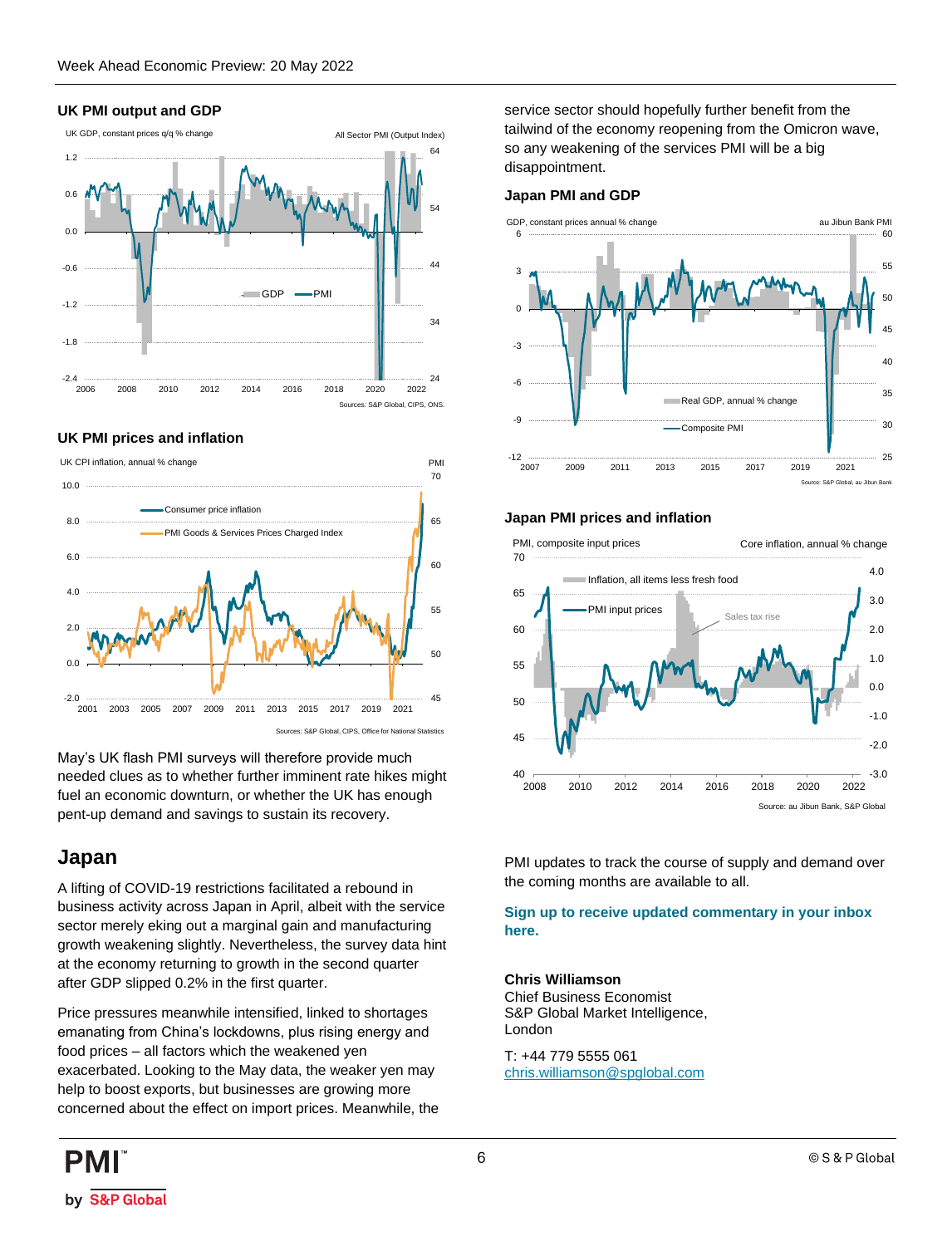#### <span id="page-6-0"></span>**Special Focus**

## Malaysian Economy Continues to Rebound in Early 2022

*The Malaysian economy has continued to recover from the protracted impact of the COVID-19 pandemic, with GDP in the first quarter of 2022 up 5.0% year-on-year (y/y). Easing of COVID-19 restrictions during early 2022 has helped to underpin a recovery in private consumption, while strong external demand has supported buoyant growth in exports.*

*However, the Malaysian economy faces continuing uncertainties and downside risks in the near-term from China's economic slowdown, the transmission effects of the Russia-Ukraine war and rising global inflation pressures.* 

## **Malaysian economy rebounds**

The Malaysian economy grew at a pace of 5.0% y/y in the first quarter of 2022, supported by a 5.5% y/y increase in private consumption and an 8.0% y/y increase in exports.

#### Malaysia GDP growth



Helped by improving domestic demand, the Malaysian services sector grew at 6.5% y/y and the manufacturing sector grew at a pace of 6.6% y/y in the first quarter of 2022.

The seasonally adjusted S&P Global Malaysia Manufacturing Purchasing Managers' Index rose from 49.6 in March to 51.6 in April, indicating a return to expansion for the manufacturing sector. The April survey showed a surge in demand for manufactured goods with producers reporting the strongest inflow of new orders for eight years, reflecting a combination of improving sales at home and abroad.

#### **S&P Global Malaysia Manufacturing PMI**



Malaysian export sector has performed strongly in early 2022, with exports of goods and services having grown by 22.2% y/y in first quarter of 2022. For the first quarter of 2022, exports of manufactured goods grew by 17.8% y/y, helped by rising exports of E&E products, petroleum products as well as chemicals products.

Rising world oil and gas prices also boosted merchandise exports of oil and gas products, which rose by 44% compared to a year ago. Meanwhile exports of palm oil and palm oil-based agricultural products rose by 70% y/y, as Malaysian palm oil prices have surged since late 2021.

The economic impact of the Russia-Ukraine war is expected to be felt in Malaysia's export sector due to the negative shock to world economic growth. Malaysia's direct exports to Russia are very small, accounting for around 0.3% of total Malaysian merchandise exports. However, a more significant vulnerability is from the negative economic shock of the Russia-Ukraine war on the economies of Western Europe, since the EU accounts for 8.4% of Malaysia's merchandise exports.

#### **Malaysia's export markets**

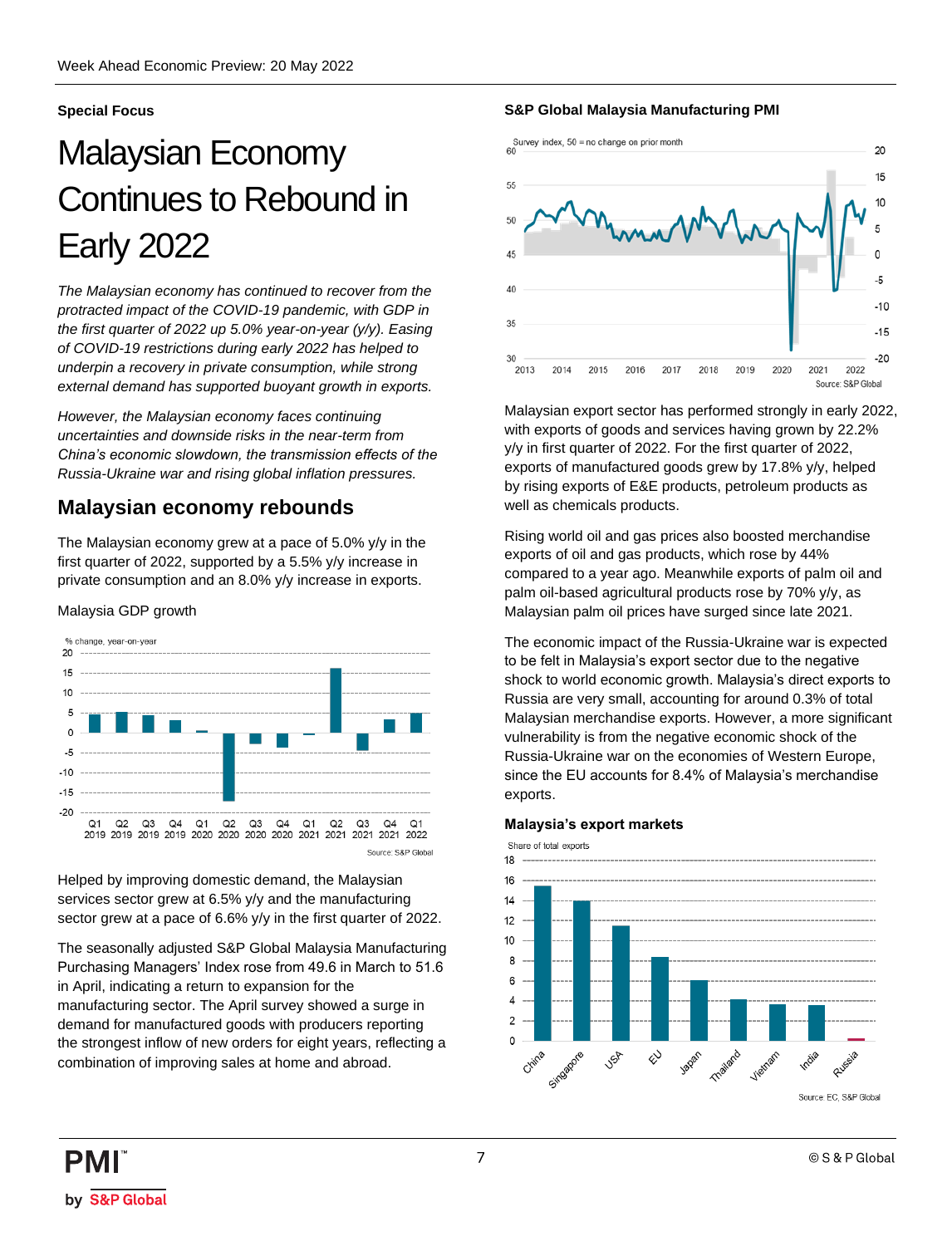## **Inflation pressures**

Despite the upturn in world commodity prices due to the Russia-Ukraine war, Malaysian CPI inflation pressures still remain contained, with the March CPI reading up only 2.2% y/y, while core CPI inflation rose by 2.0% y/y.

The latest Malaysia Manufacturing PMI survey showed that input costs increased for the twenty-third month running in April, reflecting higher raw materials and transport prices. The rate of input price inflation eased from March but remained marked overall. Manufacturers partially passed these higher costs to clients through higher output charges, which increased steeply once again.

#### **Malaysia Manufacturing PMI: Input and Output Prices**



With domestic economic growth momentum improving, Malaysia's central bank, Bank Negara Malaysia (BNM), decided to begin reducing the degree of monetary accommodation. At its 11th May meeting, the Monetary Policy Committee decided to increase the Overnight Policy Rate (OPR) by 25 basis points to 2.00 percent.

In its May Monetary Policy Statement, BNM assessed that headline inflation is projected to average between 2.2% - 3.2% in 2022. BNM assessed that given the improvement in economic activity amid lingering cost pressures, underlying inflation, as measured by core inflation, is expected to trend higher to average between 2.0% - 3.0% in 2022.

## **Strong global demand continues to boost Malaysia's electronics industry**

The electrical and electronics (E&E) sector has been an important driver of Malaysia's manufacturing exports. Exports of E&E products, which accounted for 41% of merchandise exports, rose by 27% y/y in the first quarter of 2022. This rapid growth was driven by robust global demand for semiconductors, reflecting technological trends such as 5G rollout, cloud computing, and the Internet of Things.

Latest S&P Global survey data indicates that the global electronics manufacturing industry has continued to show buoyant demand conditions in early 2022, albeit moderating from 2021 peak levels. The headline seasonally adjusted PMI rose to 55.4 in April, from 55.0 in March and signalling the fastest improvement in operating conditions across the global electronics manufacturing sector for three months.





**S&P Global Electronics PMI New Orders Index**



Latest survey data signalled a further monthly increase in new orders received by global electronics producers. Although the upturn strengthened since March, it remained much weaker than the average seen across 2021. While some companies observed an improvement in demand for their goods, order book growth at others was reportedly restrained by the war in Ukraine, lockdowns in China and shipping issues.

#### **S&P Global Electronics Suppliers' Delivery Times Index**

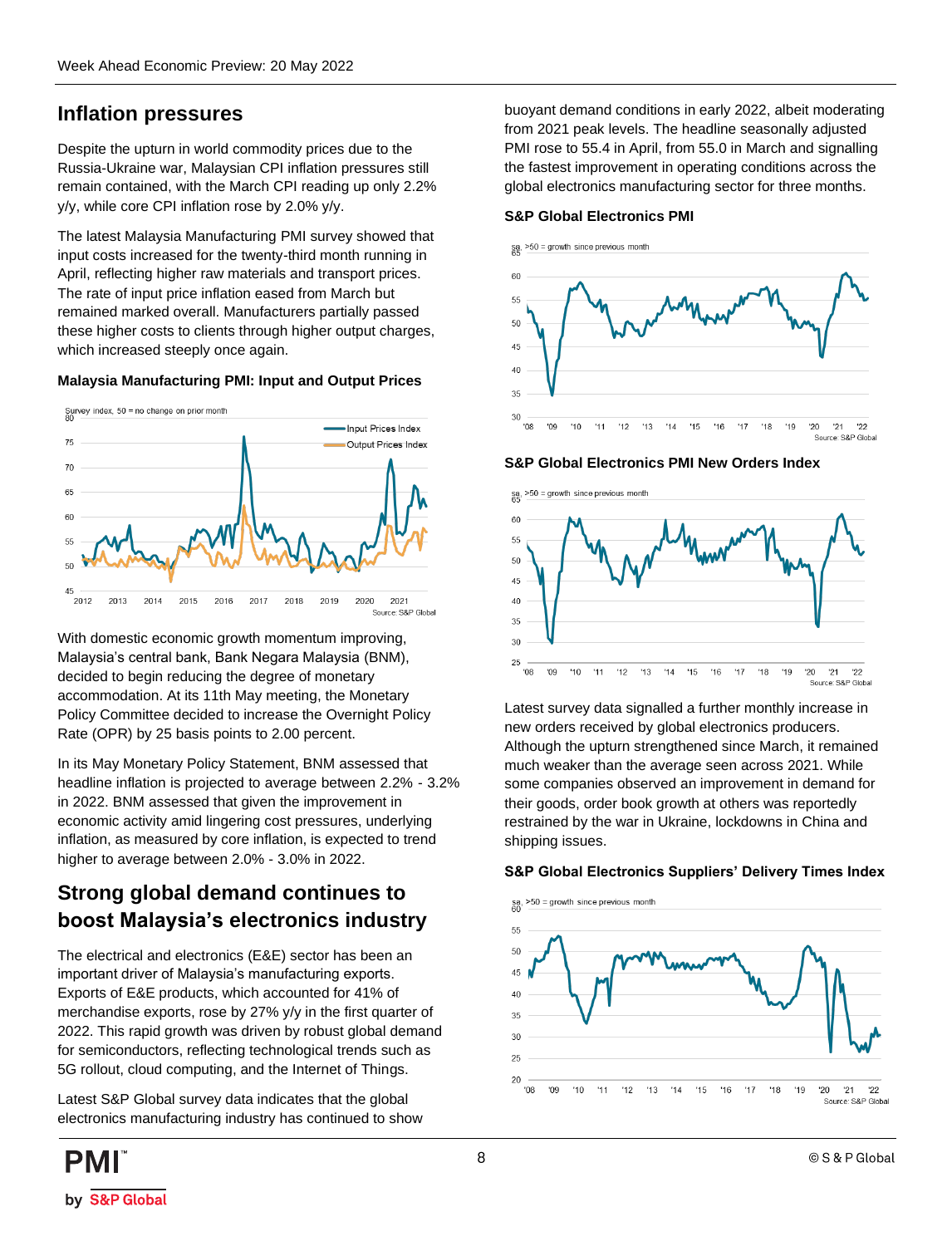There were sustained pressures on global electronics supply chains in April, with average input lead times lengthening sharply. Lockdowns in China, port congestion, labour shortages and low supply levels at vendors were cited as reasons for longer delivery times. Approximately 44% of survey respondents recorded a decline in supplier performance, compared to just 1% noting an improvement.

#### **Global Electrical and Electronics Industry Supply Shortages**

Supply shortages, multiple of long-run average



Source: S&P Global

### **Inflation pressures remain severe**

Global electronics producers continued to face intense cost pressures according to April survey data, at a pace far higher than the long-term average. These cost pressures were often attributed to higher raw materials and electronic component prices, as well as an increase in logistics and labour costs.

#### **S&P Global Electronics Input Prices**



Output prices charged by global electronics producers rose further during April. The pace at which output prices were raised was among the steepest on record, in response to severe cost pressures faced by firms.

#### **S&P Global Electronics Output Prices**



## **Economic outlook**

The Malaysian economy has rebounded during the first half of 2022, with economic growth momentum boosted by the easing of COVID-19 restrictive measures as well as buoyant exports of E&E products, palm oil products as well as oil and gas exports.

The reopening of international borders is also helping the gradual recovery of the international tourism industry, which was an important part of the Malaysian economy prior to the pandemic. Easing of restrictions on entry of migrant labor will also gradually help to support industry sectors that are reliant on foreign workers.

However, there are a number of downside risks to the nearterm growth outlook. As China is Malaysia's largest export market and accounts for around 15% of total exports, Malaysia's export sector is vulnerable to the impact of China's economic slowdown.

Malaysia also faces some transmission effects from the Russia-Ukraine war. Although direct exports to Russia are very low, a more significant vulnerability is from the negative economic shock of the Russia-Ukraine war on the economies of Western Europe, since the EU accounts for 8.4% of Malaysia's merchandise exports.

However higher world oil and gas prices as a result of the Russia-Ukraine war are also boosting Malaysian energy exports and contributing to higher fiscal revenues. Malaysia is also benefiting from higher palm oil prices, due to disruptions to world edible oil markets, including Ukrainian exports of sunflower oil.

Malaysia is also benefiting from its large E&E export industry, due to very strong global demand for electronics equipment. The impact of the COVID-19 pandemic has accelerated the pace of digital transformation due to the global shift to working remotely, which has boosted demand for electronic devices such as computers, printers and mobile phones. The easing of lockdowns in many countries has also triggered a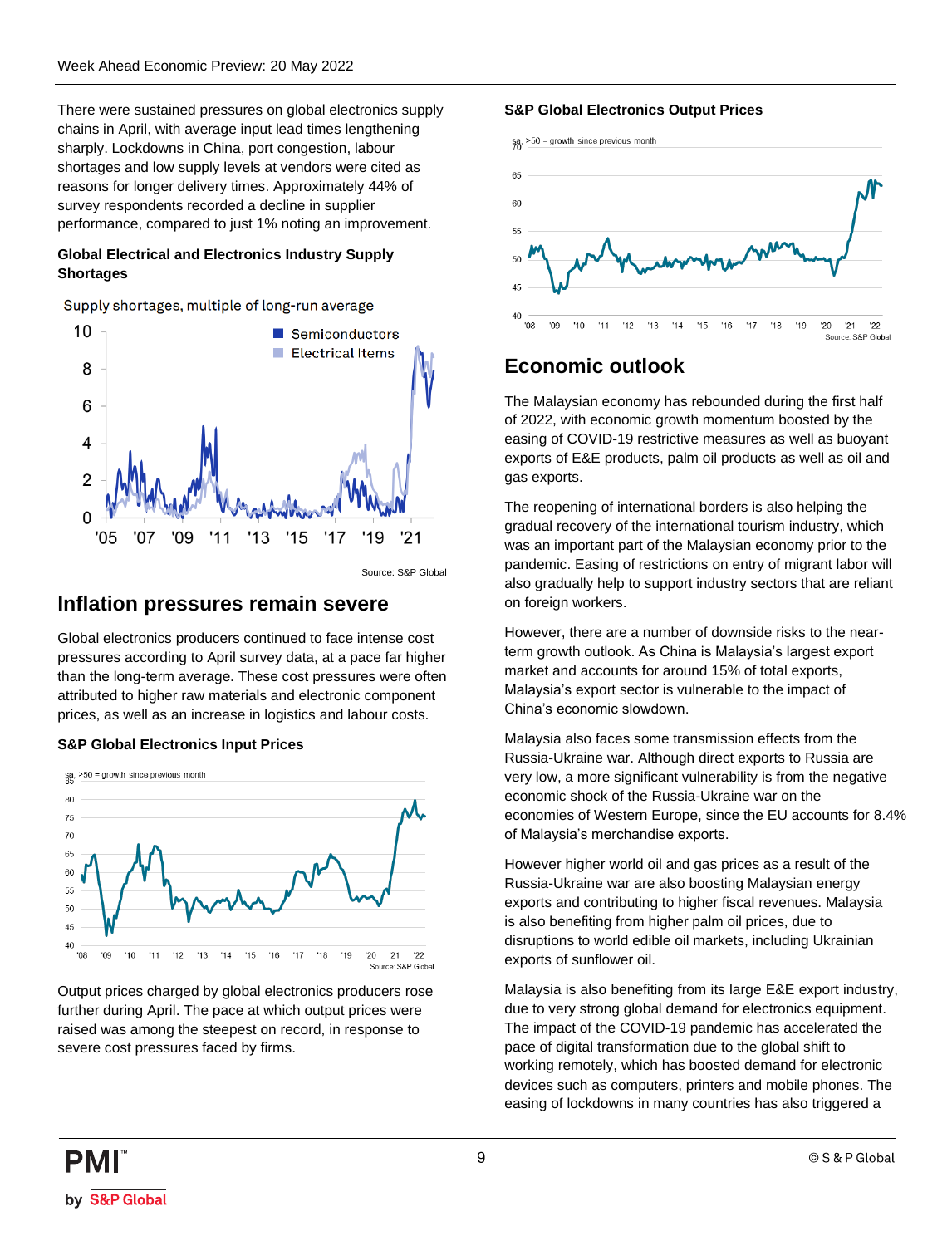rebound in consumer spending, helping to boost demand for a wide range of consumer electronics.

The medium-term economic outlook is also supportive for Malaysia's electronics industry. The outlook for electronics demand is underpinned by major technological developments, including 5G rollout over the next five years, which will drive demand for 5G mobile phones.

Demand for industrial electronics is also expected to grow rapidly over the medium term, helped by Industry 4.0, as industrial automation and the Internet of Things boosts rapidly growth in demand for industrial electronics. Malaysia's competitiveness as a global electronics hub has been highlighted by the decision of Intel to invest USD 7 billion in a new semiconductors packaging plant in Penang, which is estimated to be completed by 2024.

**Rajiv Biswas** Asia-Pacific Chief Economist S&P Global Market Intelligence Singapore

[rajiv.biswas@spglobal.com](mailto:rajiv.biswas@spglobal.com)